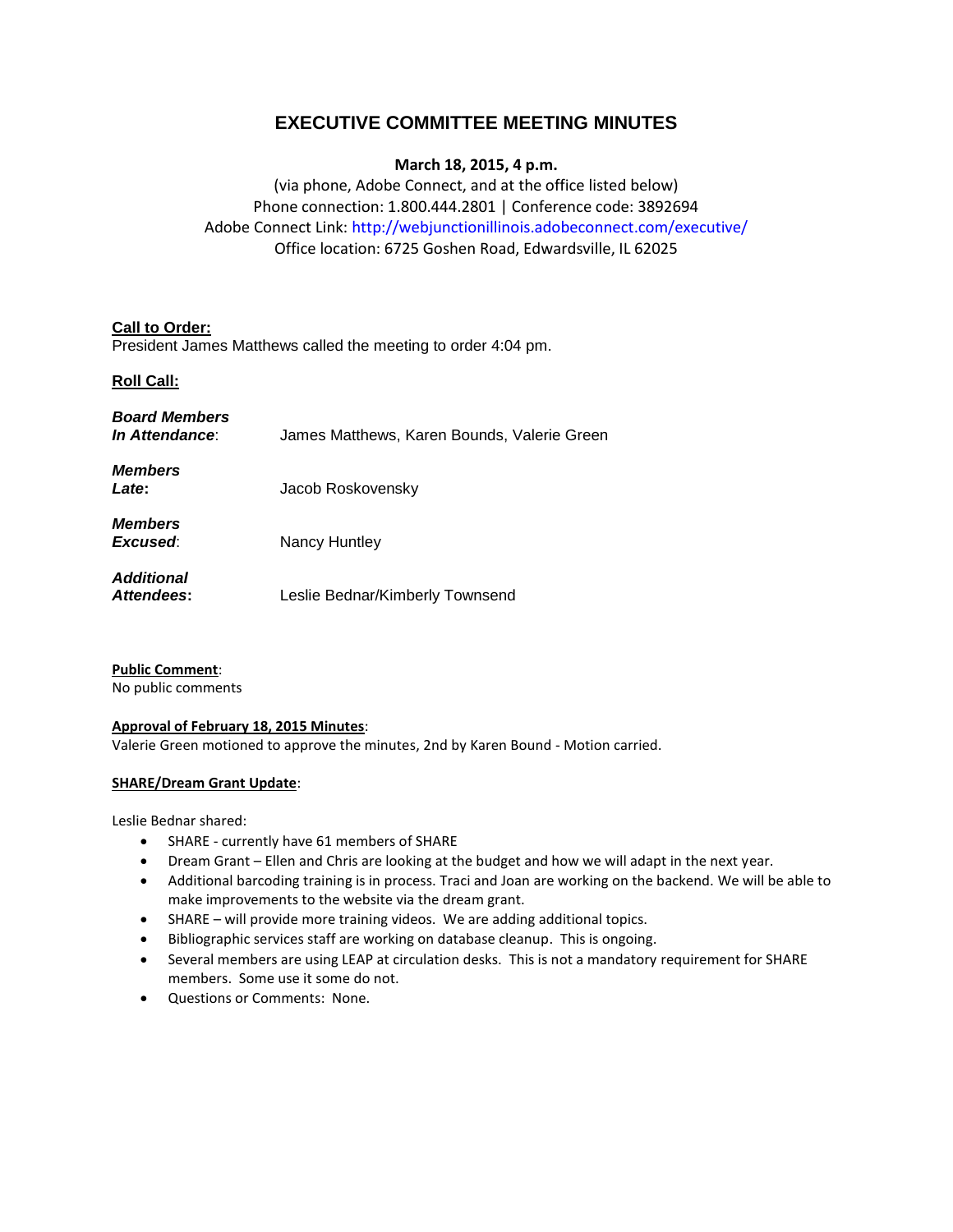### **Administrative Updates:**

Per Leslie Bednar every department is working on budget numbers.

### Operations:

- Will be rolling out the delivery help desk software next week.
- Looking at supplies to purchase additional funds under per capita grant funding for FY2015.
- Working with RAILS and State Library on the delivery count process on a quarterly bases. Originally we used a manual count. We have tested the process against our manual count. We could only count from one direction when we used the manual count process. We are now using SHARE to count.

# Facilities:

 There is another leak in Du Quoin since the most recent visit. The new leak is located in the video conferencing room.

### Grants:

 Have not received instructions regarding possible reductions regarding special revenue grants. It is assumed that no news is good news.

### Staffing:

 $\bullet$  Network Administrator will start on April 6<sup>th.</sup> He will be located in the Edwardsville office.

### Membership and Policy:

No information.

#### Finance:

• Committee meeting is scheduled for March  $30<sup>th</sup>$ , the day prior to the Board Meeting.

#### Personnel:

• Meeting is set for the 25<sup>th</sup> per Valerie Green. The committee will establish a revision of the FY15 ED evaluation form to prepare for May. Leslie Bednar will give a self-evaluation. Expected delivery to the board members will be in May to give three weeks prior to our committee meeting in June. No Questions or Comments

# Facilities:

- Karen Bounds reported:
	- Du Quoin shared utility costs were separated out. We pay our own now. We are also paying for our own alarm system. AC for the server room was about \$6000 per the last estimate. We did not move forward in 2014 since there was weather change. Will need to consider soon.
	- Future of Du Quoin Building the questions is do we want to spend money here due to the building condition? No motions have been made yet, currently just information. In Du Quoin there was a problem, finding a location. This was a difficult process in the beginning. Bldg. owner has been uncooperative.
	- Faith is retiring Faith Jones will retire at the end of May.
	- Edwardsville facility cost estimate is \$8000 to seal and stripe parking lot.
	- We do have the required number of parking spaces in Edwardsville.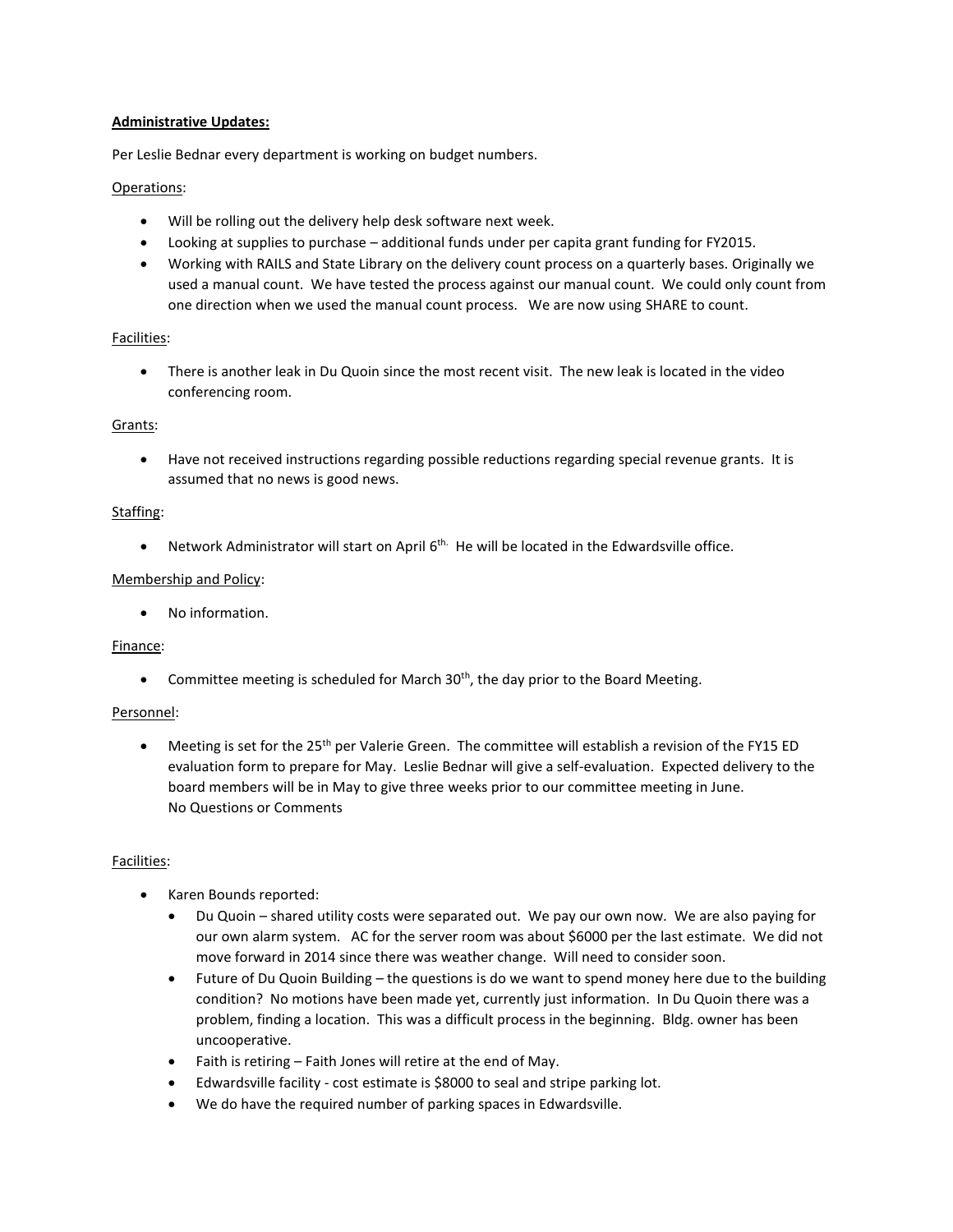- Champaign Roof (patched over for decades) bid received from Garland \$286,000 to fix the roof without patching. Bldg. was appraised in 2012 and at that time it was worth \$670,000. The building is expected to deteriorate due to mold damage and roof issues if we do not fix.
- ISL encouraged us to sell our buildings and relocate the hubs. Question is, where the hubs should be housed.
- Old business for surplus Greg M at ISL will work with us on surplus. All surplus valued at \$250.00 or below, we can do with as we choose. Surplus valued at \$251.00 and over must be by display on public notice, we can donate any of these items those who want them.
- HVAC on Champaign Roof James Matthews asked what the status is. What has been replaced? The HVAC for the server rooms had been replaced. Leslie Bednar confirmed. James Matthews indicated that if we have invested in HVAC we don't want to waist the money. We may need to fix the roof.
- No questions or comments

# Long Range Planning –

- In lieu of the last meeting Leslie B sent out an update from Nancy and Liz the presenters from the Focus Group sessions.
- Focus group sessions were March  $9^{th}$   $13^{th}$  (55 attendees across)
- The Focus Groups were held at the following locations:

| <b>DATE</b> | <b>LIBRARY NAME</b>                       |
|-------------|-------------------------------------------|
| 3/9/2015    | <b>Six Mile Regional Library District</b> |
| 3/10/2015   | <b>Bryan-Bennett Library</b>              |
| 3/11/2015   | <b>Marion Carnegie Library</b>            |
| 3/12/2015   | <b>Lincoln Library - Springfield</b>      |
| 3/13/2015   | <b>Mahomet Public Library District</b>    |

- Nancy and Liz will share their data in April
- Member surveys will go out in April with a due date of early May
- Long Range Planning Committee will plan a second retreat in early July.
- Next Meeting is scheduled April 13 @ 4pm.
- No Questions or Comments.

Nominating Committee: Leslie Bednar provided information

- Nomination survey went out late we had a slightly late start
- We received 19 responses to survey
- Goal to fill 5 seats:
	- a. 2 school positions
	- b. 1 public librarian position
	- c. 2 public library trustee positions
- Committee meets again tomorrow, ballot will be out March 20 to allow enough time for a recount if necessary.
- The nomination committee hit the ground running. Off schedule for about only a week. About 5 days behind.
- No comments or questions.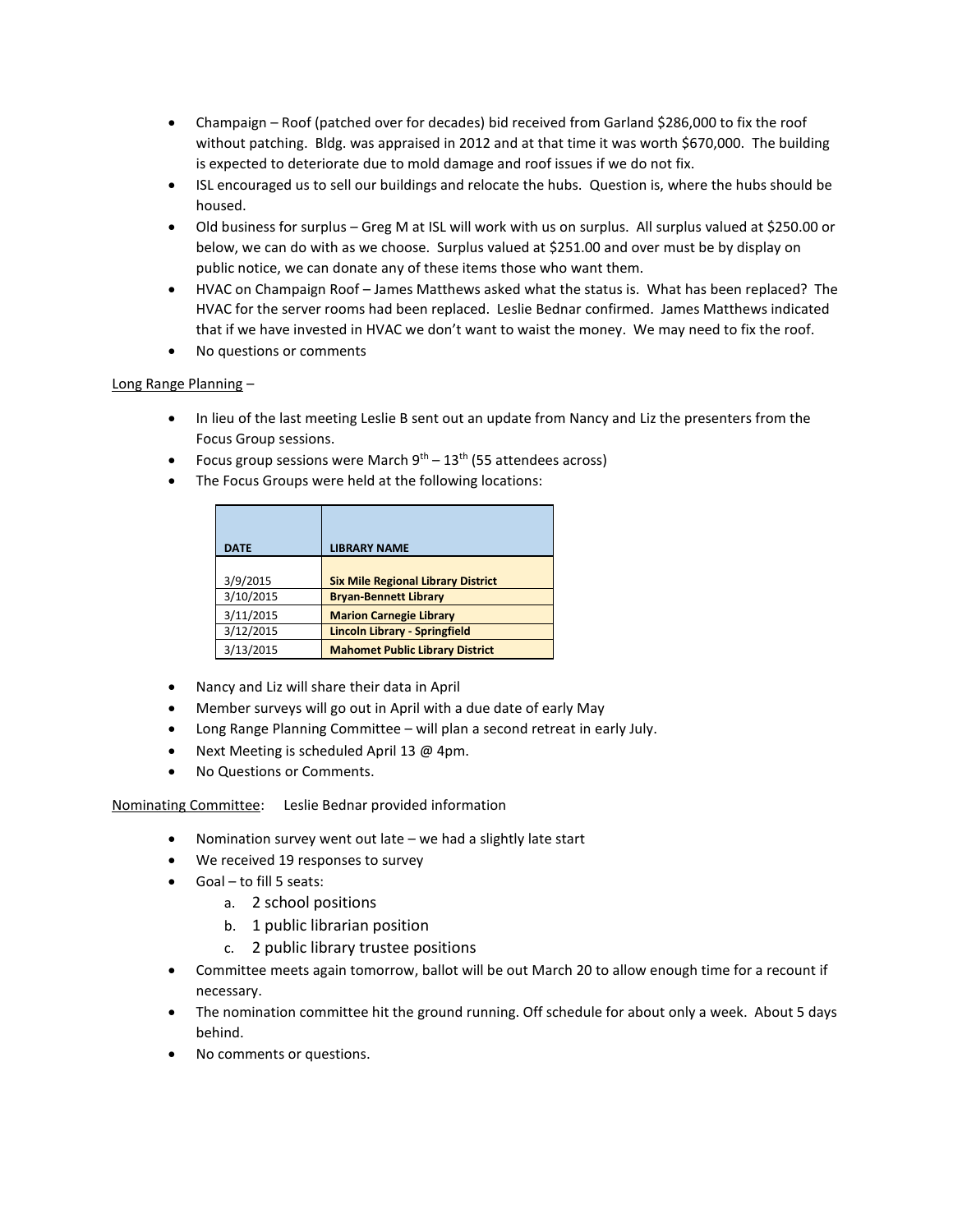### Unfinished Business:

Board member attendance question. We received a question from a board member, who wanted to know if a board member misses a rescheduled meeting will this count against them.

- a. Missing an unscheduled meeting is not a count against the board meeting.
- b. Starting date is when the policy goes into effect. Going forward the new attendance policy is now in place.

### New Business:

Additional allocation - attachment B – Leslie Bednar shares.

- Will follow same process as last year.
- Delivery packaging material will be purchased.
- Remaining funds go to E-Resources.
- \$20,000 is the most we plan to spend on new delivery tubs and protective packaging.
- Indicated that CARLI/ILDS delivery is funded by the state library through a grant and service provider. They are out of tubs and no additional funding is available. ILDS is in place. We will purchase. Remaining funds go to the 3M cloud. Will amend the budget to address and put in March board packet.

### Annual Report Additional Information Request:

- State library wants to make sure all issues are addressed, and that we are on target for submission this year.
	- Second point would like us to provide a list of non-automated library names. Initially the number was larger. Now there are fewer members who are not automated per Leslie Bednar.
	- No Questions or Comments

# Staffing:

- Accounts Receivable Coordinator:
	- a. OCLC, Billing and Receivable responsibilities. Rhonda Johnisee along with Adrienne are filling this process now. Hope to add by the end of this year. Good starting position

#### *Note: Jacob Roskovensky jointed the meeting*

#### RAILS cataloging proposal:

- Asked if we would provide cataloging services for their libraries.
- This is a newer process for us.
- RAILS looking to improve experience in LLSAPs.
- SHARE Staff would do cataloging not sure what the volume would be if we take on this process.
- First year would be a trial period.
- This is a Positive Opportunity for Heartland.
- Questions: Will it slow down SHARE cataloging, it is not expected to slow down cataloging. SHARE is priority. Cataloging for RAILS would be secondary.
- And budget presentations: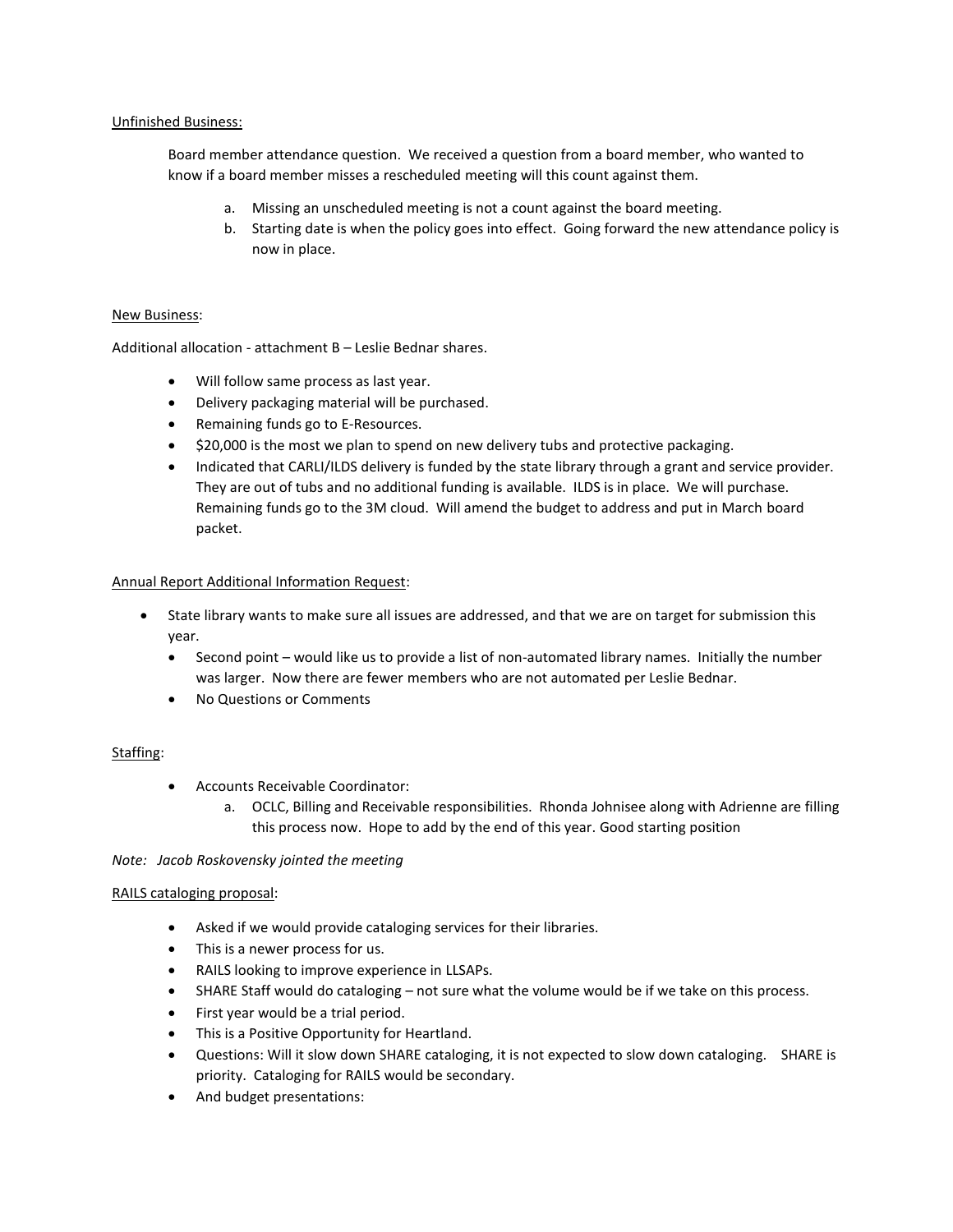- Everyone is working on budgeting and planning. More of a challenge this year due to the additional requests from the state library. We are to provide five (5) possible budget reduction scenarios to provide to ISL.
- We will provide the board with first two scenarios, able to provide flat funding plus plan of service by March 31<sup>st</sup>. We plan to provide Flat funding and the 5, 10, 15 percent scenarios. We would like feedback from you on the first few proposals. We tend to utilize 90% of the allocation normally so in the 5 to 10 scenarios you will not see much of a change. Over 10% it is a game changer.
	- a. State library is asking for additional documentation. The State Library gives more guidance this year. ISL forces us to look at goals to see if they are measurable.
- b. Question or comments–
	- a. Questions Are we target for receiving funds this year?
		- i. Yes in Jan received 54% of funding for entire year but have not heard anything additional at this point.
		- ii. We received just over half which is not heard of. No way of knowing at this point if additional funds are on the way.

Staff High Five: Leslie Bednar – Met with all staff meeting yesterday by VTEL. The goal is to keep staff informed as we move forward with this process.

# Agenda Building –

- 1. Leslie has the beginning of the March agenda.
- 2. James Matthews will have an Executive Committee meeting
- 3. Policy & Membership Committee did not meet
- 4. Finance will meet Mar  $30<sup>th</sup>$ . May not have a report so close to board meeting.
- 5. Adding State library and
- 6. Karen will have a written report. Facilities move to consent agenda
- 7. Personnel will have a written report move to consent agenda
- 8. Nomination committee should have a report also consent agenda?
- 9. Unfinished Business letter received from state library
- 10. New Business will have budget amendment
- 11. Will you add New Business or other topics NO
- 12. Leslie Bednar we don't anticipate in March that we will have information with regards to health insurance. Surveys have gone out to staff to help in the process. Will have some type of insurance information in April. We will have estimates.
	- Topics for the All Systems Board meeting on May 12<sup>th</sup>
		- 1. Funding status per Valerie Green
		- 2. Leslie Bednar we will have until the end of this week to provide questions.
		- 3. Leslie Bednar Question All systems meeting…Is there anything that RAILS did that you would like to know more about, or anything we need to let the state know about?
			- a. Jim Matthews SHARE the potential for the arrangement with the group in Missouri. This is an interesting development. Will test the delivery process – potential MOBIUS partnership.
		- 4. Anticipated adding 40 new members but already at 61 under the Dream Grant. officially at the end of first year